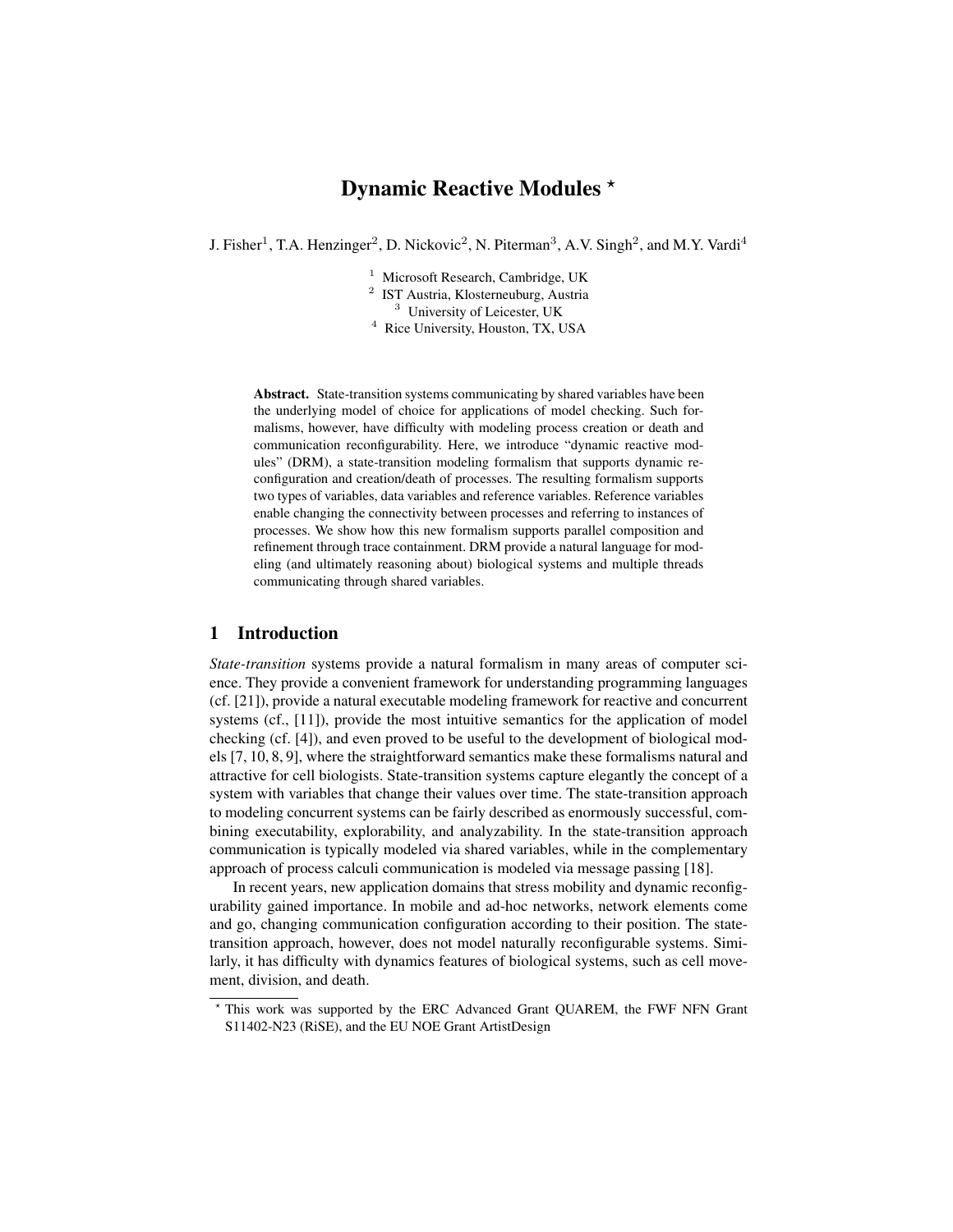In the process-calculi approach, the π-*calculus* has become the de facto standard in modeling mobility and reconfigurability for applications with message-based communication [19, 20]. The power of the  $\pi$ -calculus comes from its ability to transmit processes as messages, a mathematically natural and powerful construct. This idea immediately allows the encoding of dynamic aspects and has been widely accepted by the research community (cf. [17]). No analogous widely acceptable extension exists for the state-transition approach, enabling the modeling of mobility and reconfigurability.

In this paper, we propose a state-transition formalism that supports reconfiguration of communication and dynamic creation of new processes. We accomplish this by adapting to the state-transition approach three fundamental language mechanisms of modern programming languages: *encapsulation*, *composition*, and *reference*. Encapsulation is a language mechanism for bundling together related data and methods, while restricting access to some of those. Composition is a language mechanism for composing such bundles of data and methods. Finally, reference is a language mechanism for creating such bundles dynamically. While the mechanisms of encapsulation and composition have been used in state-transition formalisms, for example, in *reactive modules* [2], which are the basis for our work here, it is striking that the concept of a reference is missing in all state-based modeling formalisms, while it is present in every reasonable imperative programming language. We show how this well known and widely used concept in programming offers a powerful modeling concept in the state-transition context.

In the reactive-modules formalism, modules define behavior of a bundled set of variables. Behavior of a module is defined through that of its variables, partitioned to internal, interface, and external variables. The module controls its internal and interface variables and reads the external variables from other modules. To allow executability, an update round is partitioned to subrounds. Variables that are co-updated in the same round are not allowed to depend on one another. Thus, the module mechanism essentially supports encapsulation. Then, composition is supported by the ability to compose modules in parallel, and the ability to make multiple copies of modules.

Modern imperative object-oriented programming languages combine our guiding principles: encapsulation, composition, and reference. A *class* is a schema of encapsulated behavior. It has a well defined interface that cleanly supports composition. An *object* has to be *instantiated*, returning a reference through which it can be accessed. It then executes according to its prescribed behavior. Different instantiations of the same class behave differently according to their individual histories, which are stored in their own variables. References, in addition to enabling us to create multiple instances of the same class, allow us to dynamically change the configuration of instances in memory. Classes and references together allow us to organize the program in multiple levels of abstraction and manage (to some extent) the complexity of software.

Here, we adapt these concepts to the world of state-transition modeling. In this context, the instantiation of an object also assigns "dynamic computation power" to it: every newly instantiated variable includes with it a recipe for behavior as a function of the values of some other variables. Our "objects" are independent processes, each controlling a set of variables. We impose encapsulation by assigning ownership to variables. Each process has its own variables, which it and it alone can change; the update may depend on the values of variables that it does not own. Thus, our variables are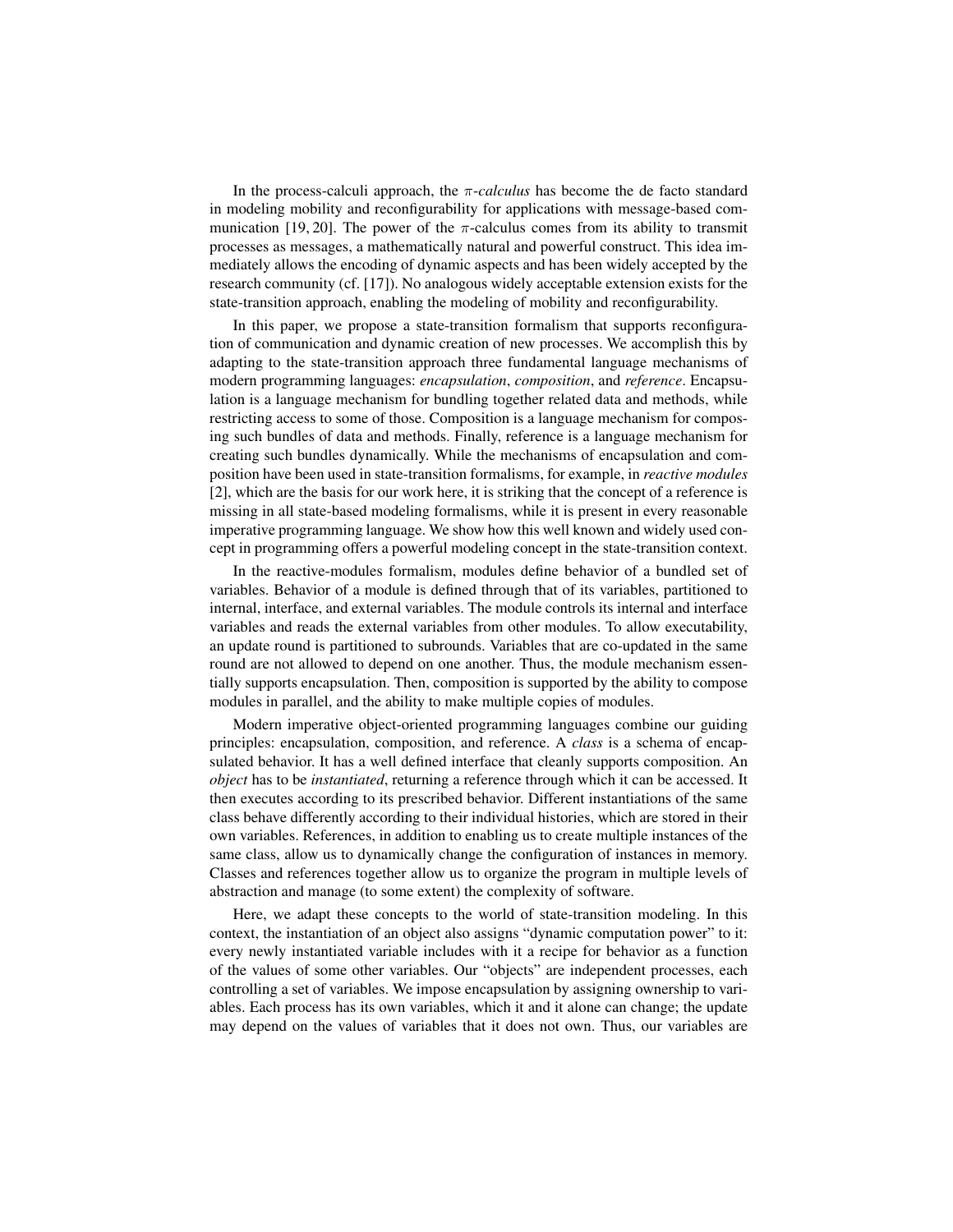single-write multiple-read variables. These variables can be accessed either, traditionally, by direct static sharing, or, via references, by dynamic sharing, enabling dynamic communication configurations. In addition, we use a specialized creation command to model the appearance of new processes that come to the awareness of the system at some point of computation. This is analogous to allocating new memory from the heap. Here, again, references are invaluable, as they allow communication in both directions: for a newly instantiated process, this enables initial knowledge about its environment; for an instantiating process this enables access to some of the newly created variables.

There have been few attempts to handle dynamicity in state-transition formalisms. Dynamic I/O automata [3] are an extension of *I/O automata* [16]. In order to change communication configuration, explicit state-based modeling of the reconfiguration is needed (through changing alphabet signatures from state to state). Alur and Grosu extend reactive modules by creation through the usage of unbounded arrays [1]. Global information regarding arrays and their length is required, as indeed exhibited in the "reconfiguration controller" that controls the entire system. Updates are done via  $\lambda$ expressions on entire arrays and not locally. This makes it impossible to apply multiple levels of abstraction, one of the main strengths of programming languages. This is akin to viewing the heap as a linear sequence of memory locations and using integers as pointers into the array. This gives a low level implementation of the heap, depriving the programmer of the ability to abstract. Lucid-Synchrone is an extension of *Lustre* that supports creation but restricts to a fixed topology [5]. There have been attempts to add object-orientation to statecharts, an important state-transition formalism. For example, in [13, 12], the semantics of Rhapsody, an object-orientation extension of StateMate, is described in terms of the underlying programming languages. Thus, they bypass the need to reason about dynamic creation of processes. Damm et al. [6] give a specialized semantics for UML Statecharts. Their formalism is cumbered by the need to support directly many specialized features of Statecharts and does not offer a general solution.

Our main contribution is a new state-transition formalism, based on widely used object-oriented programming paradigms, that supports communication via shared variables and dynamic reconfiguration and creation. We show that our formalism supports a straightforward trace semantics, where refinement corresponds to trace containment over appropriate projections and composition corresponds to a specialized form of intersection. In addition, we allow partial specifications that translate to nondeterminism, just like in standard state-transition settings, and their refinement, through a replacement operator. We provide a rich modeling formalism that suggests many future directions.

# 2 High-Level Description of Dynamic Reactive Modules

We generalize *reactive modules* [2] to *dynamic reactive modules* by including reference variables and the ability to create new modules. This is similar to modern objectoriented languages, where a reference variable refers to an instance of a class. A class definition describes the way to update multiple included variables and an instantiation leads to allocation of memory. While in standard objects the data is updated only via explicit method invocation; in dynamic reactive modules variables continually update their values according to update rules. Thus, instantiating a module leads to allocation of new variables that are updated simultaneously in all instantiated modules. In this sec-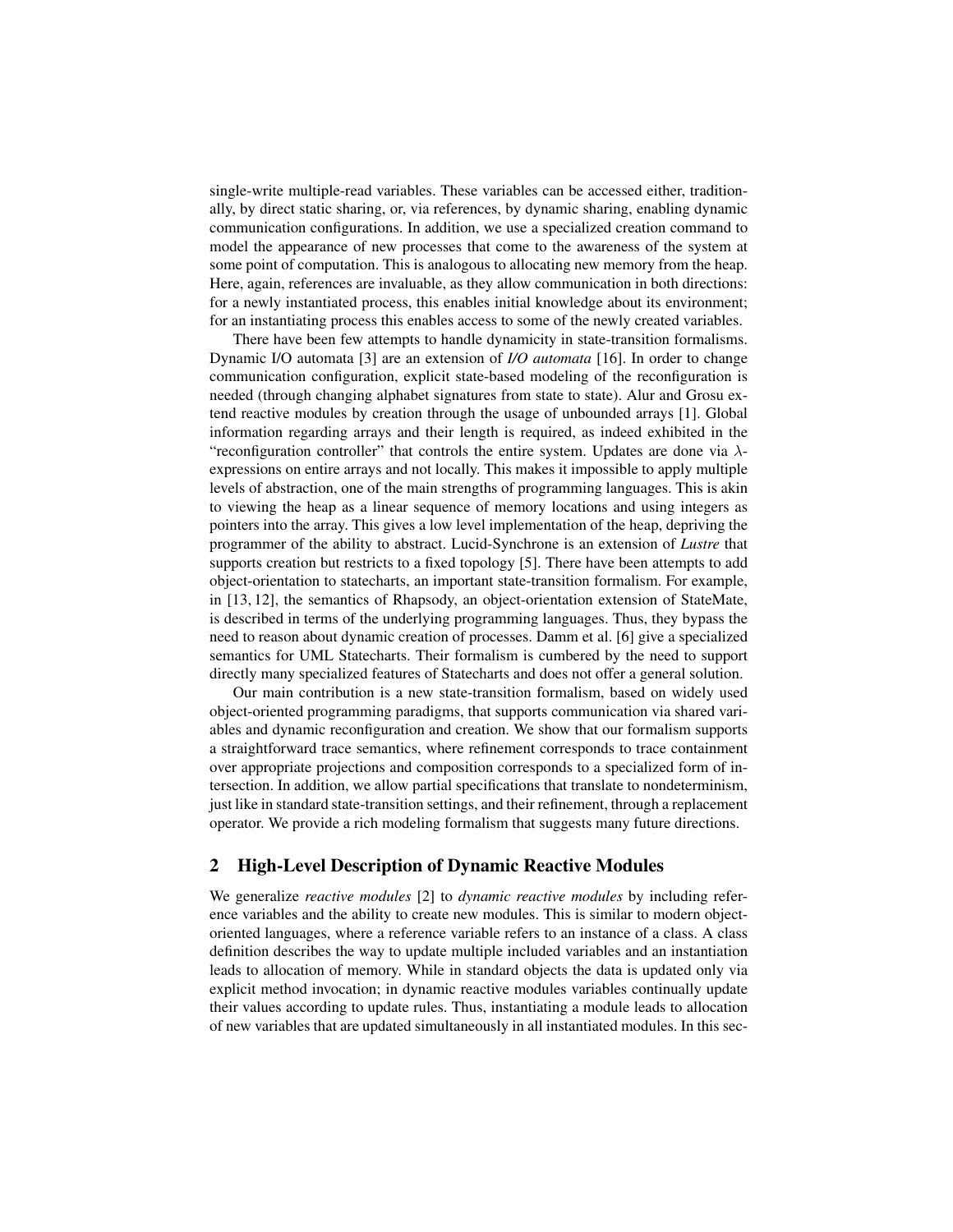

Fig. 1. A server/client system.

tion, we further motivate the need for- and introduce dynamic reactive modules through an example of a simple server/client model. Definitions are made formal in Section 4.

Consider the diagram in Figure 1. It includes a *server* and a *client*. The client generates new *client thread*s at arbitrary times. The server detects that a new client thread has been generated and allocates a new *server thread* dedicated to serve the respective client thread's request. The server and the client need to produce a pair of threads and connect them so that the server thread reads the client thread's input *in* and the client thread reads the server thread's output *out*. For that, the server thread initializes its reference variable  $r$ -cl<sub>-t</sub> to refer to *in* and the client thread initializes its reference variable  $r$ -srv-t to refer to *out*. Once a pair of server thread and client thread have been connected the server and the client can forget about them and create (and mutually initialize) a new pair. Every newly instantiated module gets a unique identifier and its own reference to itself, through the special id variable (akin to the *this* construct in Java). The mutual references between server thread and client thread variables are exchanged between the server and the client through reading each other's variables (static communication) and passed to the corresponding thread as parameter. This exchange of references is done by mutually accessing external variables *id cl* and *id srv* that hold references to newly created client thread and server thread, respectively. In addition, the server accesses client's variable *new cl* that signals when a new client thread is created. We generalize the notion of reactive module to that of a *dynamic module*. We distinguish between (a) a dynamic module *class*, which defines the module, its variables, and how to update them and (b) a dynamic module, which is the actual instantiation. A *dynamic system* defines a collection of dynamic-module classes.

In Figure 2, we include the code for the *ServerClient* dynamic reactive system that models the above example. It consists of four modules depicted in Figure 2, together with the (initial) module *Server* || *Client* that denotes the composition of *Server* and *Client* modules. Every module in the system consists of a declaration, that defines the variables owned by the module, and a body that specifies initialization and update rules for these variables. The module body has a finite set of typed variables that are partitioned into *controlled* and *external* variables and either range over finite domains or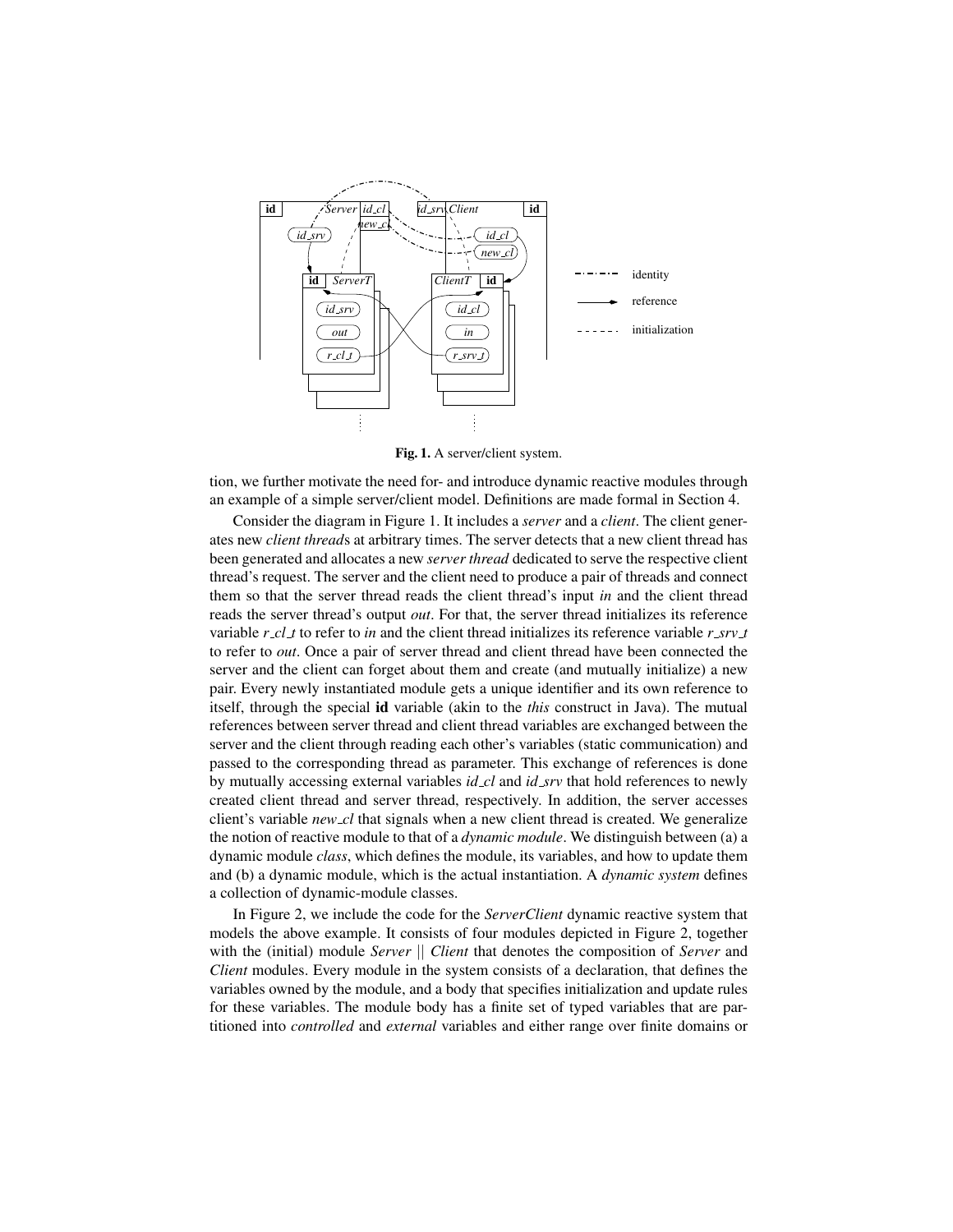```
system ServerClient =
             h{Server, ServerT, Client, ClientT, Server k Client}, Server k Clienti
class Server
external id<sub>-cl</sub> : R, new<sub>-cl</sub> : Bcontrol id srv : R
atom id srv
  init
      [ true \rightarrow id_srv' := 0;
   update
      [] new_c l \rightarrow id_s r v' :=new ServerT(id_cl');
class ServerT
param id<sub>-cl</sub> : Rcontrol out : \mathbb{B}, r cl t : \mathbb{R}atom r-cl tinit
      [ true \rightarrow r_cl_t' := id_cl';
   update
      [ true \rightarrowatom out
  initupdate
      [] r\_cl\_t' \neq 0 \rightarrow out' :=f(r\_cl\_t'.in);
                                                           class Client
                                                           external id srv : R
                                                           control id\_cl : \mathcal{R}, new\_cl : \mathbb{B}atom new cl
                                                              initupdate
                                                                  [ true \rightarrow new_cl' := true;
                                                                  [ true \rightarrow new_cl' := false;
                                                           atom id cl
                                                              init
                                                                  [ true \rightarrow id_cl' := 0;
                                                              update
                                                                  [] new_cl \rightarrow id_cl' :=new Client(id_srv');
                                                           class ClientT
                                                           param id srv : R
                                                           control in : \mathbb{B}, r_srv_t : \mathcal{R}atom r<sub>srv_t</sub>
                                                              init
                                                                  [ true \rightarrow r_srv_t' := id_srv';
                                                              update
                                                                 [ true \rightarrow
```
Fig. 2. Server/client system modeled with dynamic reactive modules.

are reference variables. Additionally, a module has a set of *parameters* and a special variable id, which holds the identifier of an instance of the module. Parameter variables are used for initialization of the module according to some information from its environment.

Reference variables establish dynamic communication between module instances. When a module is instantiated, its variable **id** is assigned a unique identifier. For example,  $id.m$  and  $id.n$  use the variable id to indirectly access many variables of the same module. We add the two basic functionalities of references. First, the ability to take the address of a variable through ref $(x)$ , which returns a reference to x. Second, the ability to dereference a variable and access the value of the variable that it references.

The variable *id srv* (*id cl*) holds a reference to a server (client) thread, it is controlled by *Server* (*Client*) and is external to *Client* (*Server*). In addition, *Client* controls *new cl* (external to *Server*) that signals the instantiation of a new client in the system. *Client* and *Server* communicate statically over these three variables, and mutually exchange references between newly created client and server threads. The communication between the server thread and the client thread has to be dynamic (via reference variables) as the two are instantiated independently. For that, server (client) thread holds reference  $r$  *cl*  $t$  ( $r$  *srv* $t$ ) to the client (server) thread's identifier. The server (client) thread's identifier is passed to the client (server) thread through the parameter *id srv* (*id cl*) upon its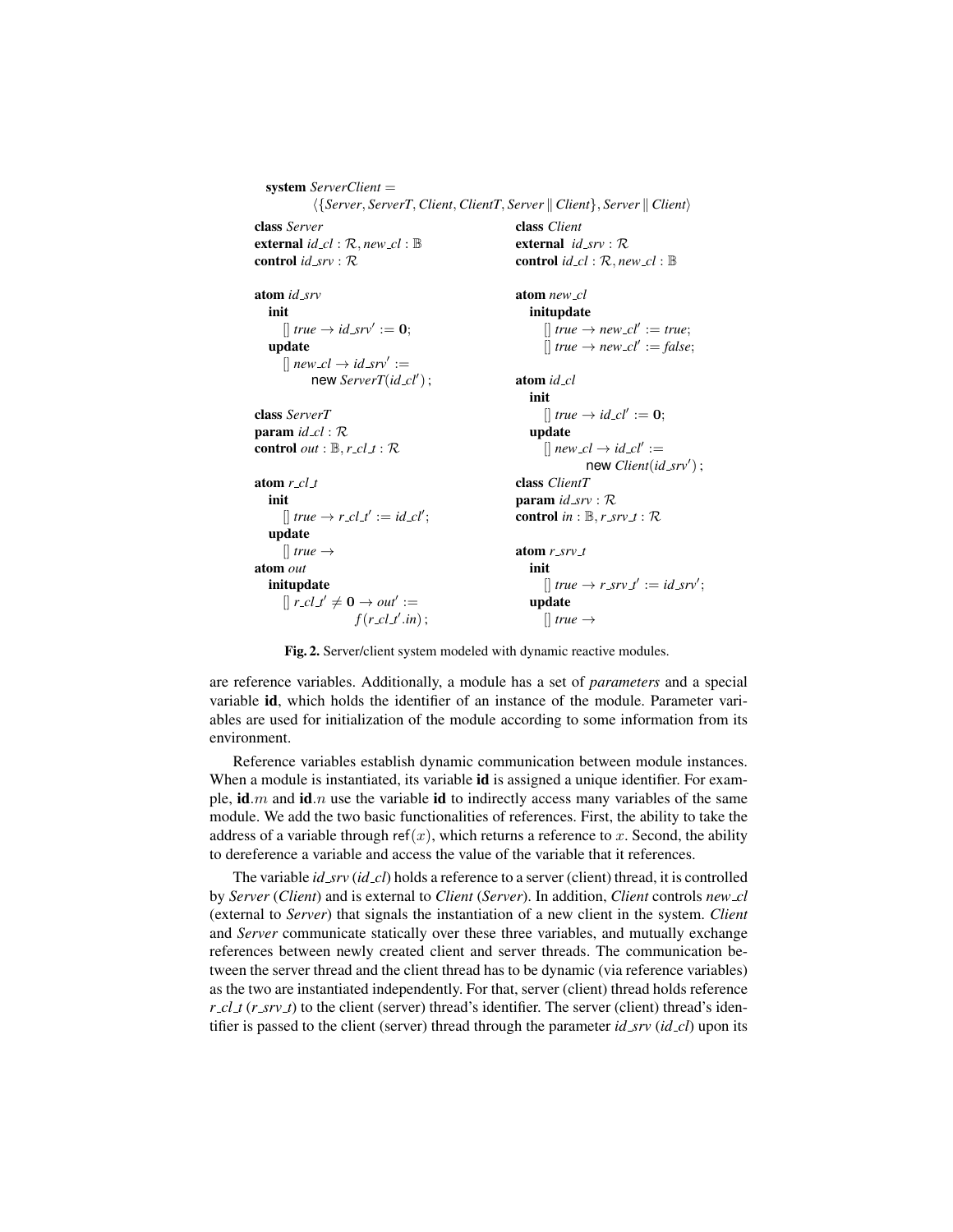instantiation. We use indirect access to *in* through the reference to the client thread to update the value of *out* of the server thread, through the expression  $f(r_cl\_t'.in)$ .

The module body consists of a set of *atoms* that group rules for setting values to variables owned by the module. Atoms of the module control precisely its controlled variables, and every controlled variable declared in the module is controlled by exactly one atom. We distinguish between the *current* value of a variable, denoted  $x$ , and its *next* value  $x'$ . Atoms contain initialization and update rules, or commands, that define the value of  $x'$  based on current and next values of variables declared in the module. When a module is instantiated, its variables do not have current values. Thus, initial commands may use only next values of variables in the same module, or the values of parameters passed to it. Update commands may refer to both current and next values of variables and can either define an instantiation of a new instance of a module, or a classic update of a variable as a function of current and next values of other variables.

The atom that controls *new cl* in the *Client* sets the next value *new cl'* to either *true* or *false*, nondeterministically. An instantiation is a special type of update, using the command new . It can update the reference variables of the instantiating module to refer to the newly instantiated module and uses parameters to pass information to the instantiated module for proper initialization. For example, the update in the atom that controls *id cl* either takes no action (if *new cl* is *false*) or instantiates a new *ClientT*. The instantiation updates the reference variable  $id$ <sub>*cl*</sub> $d$  to refer to the newly instantiated *ClientT*. When the new client thread is created it receives the value of the identifier of the ServerT instance in variable *id\_srv'* through the parameter *id\_cl*. Passing the identifier to an instance of a module enables access to all variables of that instance. For example, in the initial command in the atom  $r$  *srv t*, the value of parameter *id srv* is stored in  $r$  *srv t*. Thus, if *id srv* is null (0) then *r srv t* is updated to null as well. Otherwise, *id srv* holds the reference of a server thread and *r srv t* is updated to the refer to the same server thread. Overall, the co-instantiation of a *ClientT* and *ServerT* modules will initialize the value of  $r$ <sub>-</sub>*srv*<sub>-t</sub>' of the client thread to refer to the server thread and the value of  $r$ -cl  $t'$  of the server thread to refer to the client thread. To avoid infinite instantaneous creation, we disallow instantiation of new modules in initial commands.

A state of a dynamic reactive system carries the unique identifiers and variable valuations of instantiates modules. In the initial state, the only instantiated module is the initial one. In every subsequent round, the state variables are updated according to the specified commands, which may, in addition, instantiate new modules. Initialization of instantiated modules depends on transferred parameter values.

# 3 Dynamic Discrete Systems

Dynamic reactive modules is a modelling language. In this section, we introduce a semantic model, which is interesting in its own right, to give a formal semantics to dynamic reactive modules. We extend fair discrete systems (FDS) [14], which are "bare bones" transition systems including a set of variables and prescribed initial states and transition relations by logical formulas. The simplicity of FDS and their resemblance to BDDs, have made them a convenient tool for defining symbolic transition systems. FDSs support composition but not encapsulation and here we extend them with dynamicity. We then use this new model to define the semantics of dynamic reactive modules.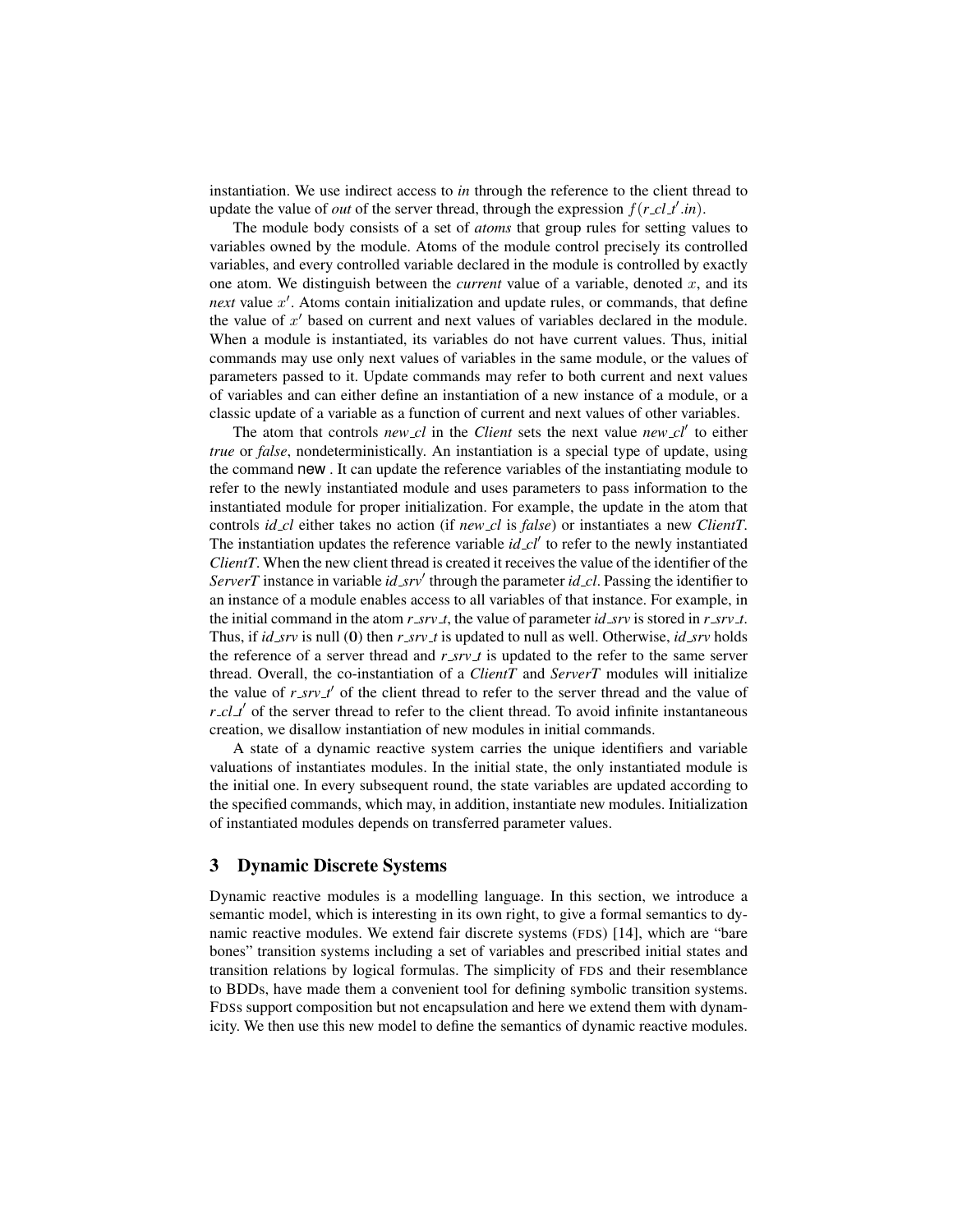Our template for creating a process is a *simple dynamic discrete system* (SDDS) and the collection of SDDSs is a *dynamic discrete system* (DDS). An SDDS defines a process, its variables, their initializations, and their updates. To create multiple instances of an SDDS, each instantiation has a unique *identifier*. Accordingly, when instantiating an SDDS we allocate all its variables with the same identifier. As mentioned, DDS do not support encapsulation. Thus, the model has a set of variables coming from multiple SDDS and possibly multiple instantiations of the same SDDS. We prefix the variables of the SDDS with the identifier of its instantiation, thus making the variables unique. For that we will use *identified* variables. For example, if the definition includes the variable n, the instantiation with identifier i uses the variable i.n.

Let N be the universal set of variables such that  $id \in \mathcal{N}$ . The variables in N are going to be used in the definitions of SDDSs. Let  $\mathcal I$  be the universal set of identifiers. The identifiers in  $\mathcal I$  are going to be used to identify instances of SDDSs. Apart from the universal set of variables, all sets of variables  $N \subset \mathcal{N}$  are *finite*. For example, in Figure 2, the set  $\{id_c\}, new_c\}, i\, \text{srv}\}$  is the set of variables for the server. When an SDDS is instantiated, all its variables are going to be prefixed with an identifier  $i$ . For that, given a set of variables X, let i.X denote  $\{i.n \mid n \in X\}$ . When a server thread, from Figure 2, is instantiated with identifier  $i$ , the set of identified variables for that instance is  $\{i.out, i.r\_cl\_t\}$ . So when there are multiple active instances of server thread, e.g., with identifiers i and j, their variables can be distinguished, e.g., as i.*out* and j.*out*. Variables range either over some finite domain (for the sake of concreteness we use *Booleans* denoted B) or over the set  $\mathcal{R} = \mathcal{I} \cup \{0\}$  of *references*. A reference is either the identifier of an instantiated SDDS ( $i \in \mathcal{I}$ ) or null (0). We denote by type $(x)$  the *type* of a variable x. For a variable  $x \in X$ , we denote by x' its *primed* copy, and naturally extend this notation for a set X.

Let  $\mathfrak{X} = \mathcal{I} \times \mathcal{N}$  be the universal set of *identified variables*. A *state* s is a valuation function  $s: \mathfrak{X} \to \mathcal{R} \cup \mathbb{B} \cup {\perp}$  such that for every  $i \in \mathcal{I}$  we have  $s(i.\mathbf{id}) \in {\perp}$ , i. That is, a state interprets *all* variables as either Booleans, identifiers, identified variables, or  $\perp$ . The id of i is either i or  $\perp$ . The value  $\perp$  is used for two purposes. First, if  $s(i.n) = \bot$ , then i.n is not allocated in s. Second,  $\bot$  is used as a third value in 3-valued propositional logic. This allows to formally represent impossible dereferencing. The type of a variable x in state s is denoted as type<sub>s</sub> $(x)$ . A variable x such that  $s(x) \in \mathbb{B}$  is said to be Boolean, denoted type<sub>s</sub> $(x) = \mathbb{B}$ . A variable x such that  $s(x) \in \mathcal{R}$  is said to be a reference, denoted type<sub>s</sub> $(x) = \mathbb{R}$ . Let  $s_{\perp}$  denote the state such that  $s(x) = \perp$  for every  $x \in \mathfrak{X}$ . An identified variable  $x \in \mathfrak{X}$  is *inactive* in state s if  $s(x) = \perp$  and *active* otherwise. If i.id is inactive in state s then for every variable n we have i.n is inactive in s. An identifier i is *inactive* in state s if i.**id** is inactive in s and *active* otherwise.

Through a reference variable that holds an identifier of an SDDS, we need to be able to access the variables of this SDDS. Given a set of variables  $X \subset \mathcal{N}$ , we define *direct accesses*  $(\pi)$ , *indirect accesses*  $(\tau)$  and *expressions*  $(\varphi)$  over X as follows.

$$
\begin{aligned}\n\pi &::= x \in X \cup X \\
\tau &::= \pi \mid \tau.m \text{ for } m \in \mathcal{N} \\
\varphi &::= \tau \mid \tau = \tau \mid \tau = \mathbf{0} \mid \varphi \land \varphi \mid \varphi \lor \varphi \mid \neg \varphi\n\end{aligned} \tag{1}
$$

We give values to both  $x$  and  $x'$  by interpreting direct accesses, indirect accesses, and expressions over *pairs* of states, which stand for current and next values.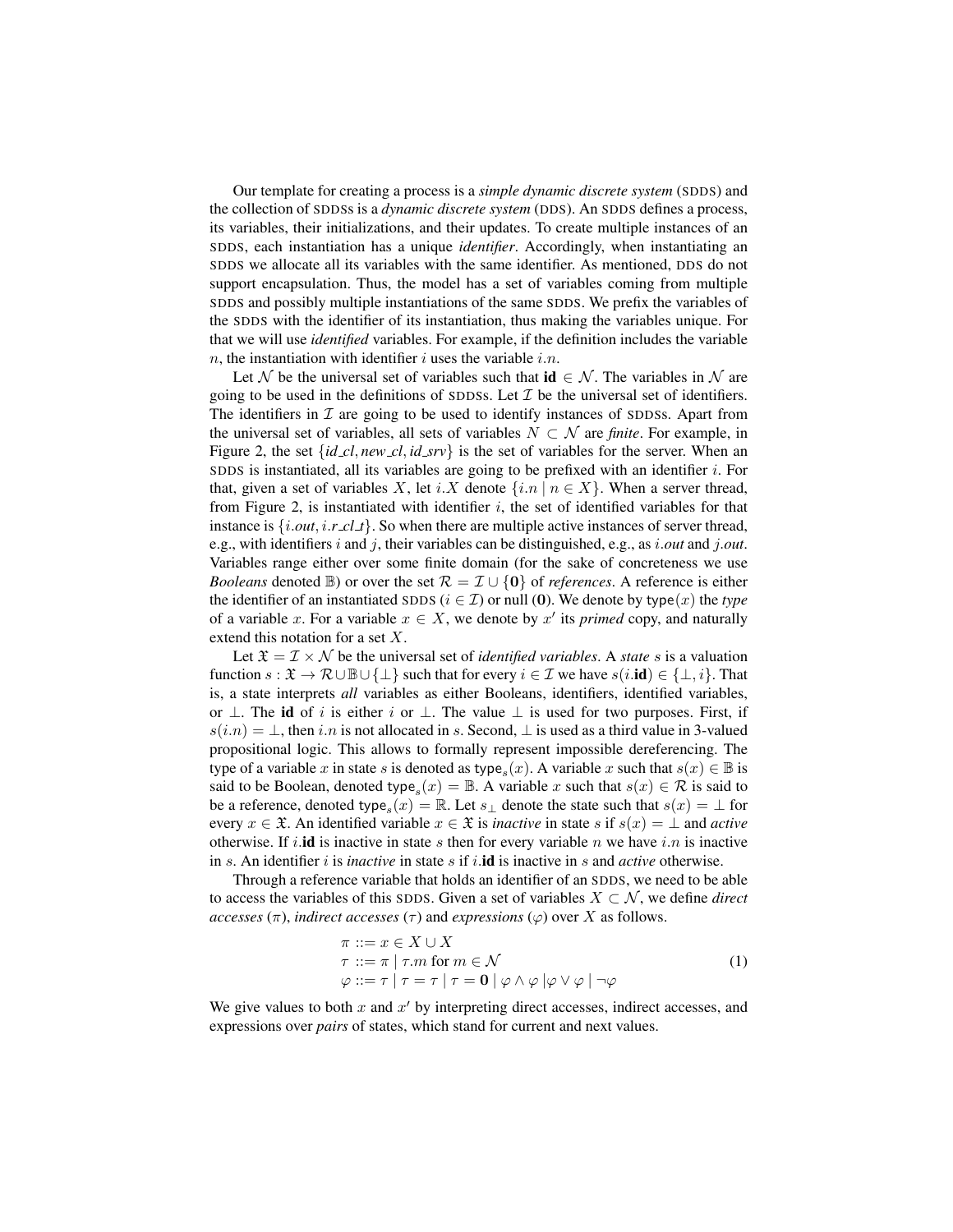$$
(s,t)(x) = \begin{cases} s(x) \text{ if } x \in \mathfrak{X} \\ t(x) \text{ if } x \in \mathfrak{X}' \\ \downarrow \qquad \qquad \text{if } (s,t)(x) \notin \mathcal{I} \\ (s,t)(x,m) = \begin{cases} \perp & \text{if } (s,t)(x) \notin \mathcal{I} \\ (s,t)((s,t)(x).m) & \text{if } (s,t)(x) \in \mathcal{I} \text{ and } x \in \mathfrak{X}' \\ (s,t)((s,t)(x).m') & \text{if } (s,t)(x) \in \mathcal{I} \text{ and } x \in \mathfrak{X}' \end{cases}
$$

Fig. 3. Evaluation of indirect accesses on a state pair  $(s, t)$ .

In Figure 2, the indirect access  $r$ *-cl t' in* in *ServerT*'s atom *out*, updates the value of *out* based on the value of the variable *in* of the associated *ClientT*.

An expression that does not use primed variables is *current*. An expression that does not use unprimed variables is *next*. Thus, expressions are logical characterization of possible assignments to variables. As usual, using two copies of a variable  $x$  and  $x'$ we can use expressions to define the relations between current and next assignments. We assume familiarity Kleene's strongest regular 3-valued propositional logic over the set  $3 = \{t, \perp, f\}$  [15]. For example,  $f \wedge \perp = f$ ,  $\perp \vee true = true$ , and  $\neg \perp = \perp$ .

Given two states s and t, we denote by  $(s, t)$  the mapping  $(s, t) : \mathfrak{X} \cup \mathfrak{X}' \to \mathcal{R} \cup$  $\mathbb{B} \cup \{\perp\}$  such that for every  $x \in \mathfrak{X}$  we have  $(s, t)(x) = s(x)$  and  $(s, t)(x') = t(x)$ . The definition of type $_{(s,t)}(x)$  is extended as expected.

The value of an indirect access  $\tau$  in pair  $(s, t)$  is defined in Figure 3. For example, consider the value of the indirect access x.m. We start by evaluating  $(s, t)(x)$ . If  $(s, t)(x)$  is not an identifier, then clearly we cannot access its m variable and return ⊥. Otherwise,  $(s, t)(x)$  is an identifier i. If x is unprimed, then we access the value of i.m in s. Otherwise, we access the value of i.m in t. Other evaluations of the indirect access are similar. The value of an expression  $\varphi$  in pair  $(s, t)$  denoted  $(s, t)(\varphi)$ , is defined as follows. For an indirect access  $\tau$  we have already defined  $(s, t)(\tau)$ . We define  $(s, t)(\tau_1 = \tau_2)$  to be t if  $(s, t)(\tau_1) = (s, t)(\tau_2)$  and f otherwise. Similarly,  $(s, t)(\tau = 0)$  is t iff  $(s, t)(\tau) = 0$ . The definition of  $(s, t)(\varphi)$  for expressions using the Boolean connectives  $\wedge$ ,  $\vee$ , and  $\neg$  is as expected, where every  $\alpha \in \mathcal{R}$  is treated like  $\bot$ . Finally, a pair  $(s, t)$  satisfies an expression  $\varphi$  if  $(s, t)(\varphi) = \tau$ . Note that the definitions in Figure 3 takes into account both the current and next versions of variables. Thus, it is defined over a pair of states  $(s, t)$ . The definition for current expressions and single state is a specialization, where we care only about the state s on the left.

#### 3.1 Definitions

A DDS is  $\mathcal{K} = \langle \mathbb{D}, \mathcal{D}_0 \rangle$ , where  $\mathbb{D}$  is a finite set of SDDS and  $\mathcal{D}_0 \in \mathbb{D}$  is an initial SDDS. An SDDS is a tuple  $\mathcal{D} = \langle X, Y, \Theta, \rho \rangle$  consisting of the following components.

- $X \subseteq \mathcal{X}$  is the finite set of variables of  $\mathcal D$  and  $Y$  is the finite set of its parameters.
- $\Theta$ : The initial condition is a next expression over  $X \cup Y$  characterizing all states in which  $D$  can be created. These are the initial states of  $D$  at the time of creation.
- ρ: The transition relation. We extend expressions in Equation (1) to *creation expressions.* Given  $\mathcal{D}_i = \langle X_i, Y_i, \Theta_i, \rho_i \rangle$ , for  $i \in \{1, 2\}$ , a *creation* of  $\mathcal{D}_2$  by  $\mathcal{D}_1$  is  $n'_1 = \text{new } \mathcal{D}_2(\tau_1, \ldots, \tau_l) \text{ where } n_1 \in X_1, \{y_1, \ldots, y_l\} = Y_2 \text{, and } \tau_1, \ldots, \tau_l \text{ are }$ terms over  $X_1$ . Intuitively, the new expression returns the identifier i of the newly created module. Thus, the new command stores the identifier of the newly created SDDS in  $n'_1$ . The parameters of  $\mathcal{D}_2$  are initialized with the values of the expressions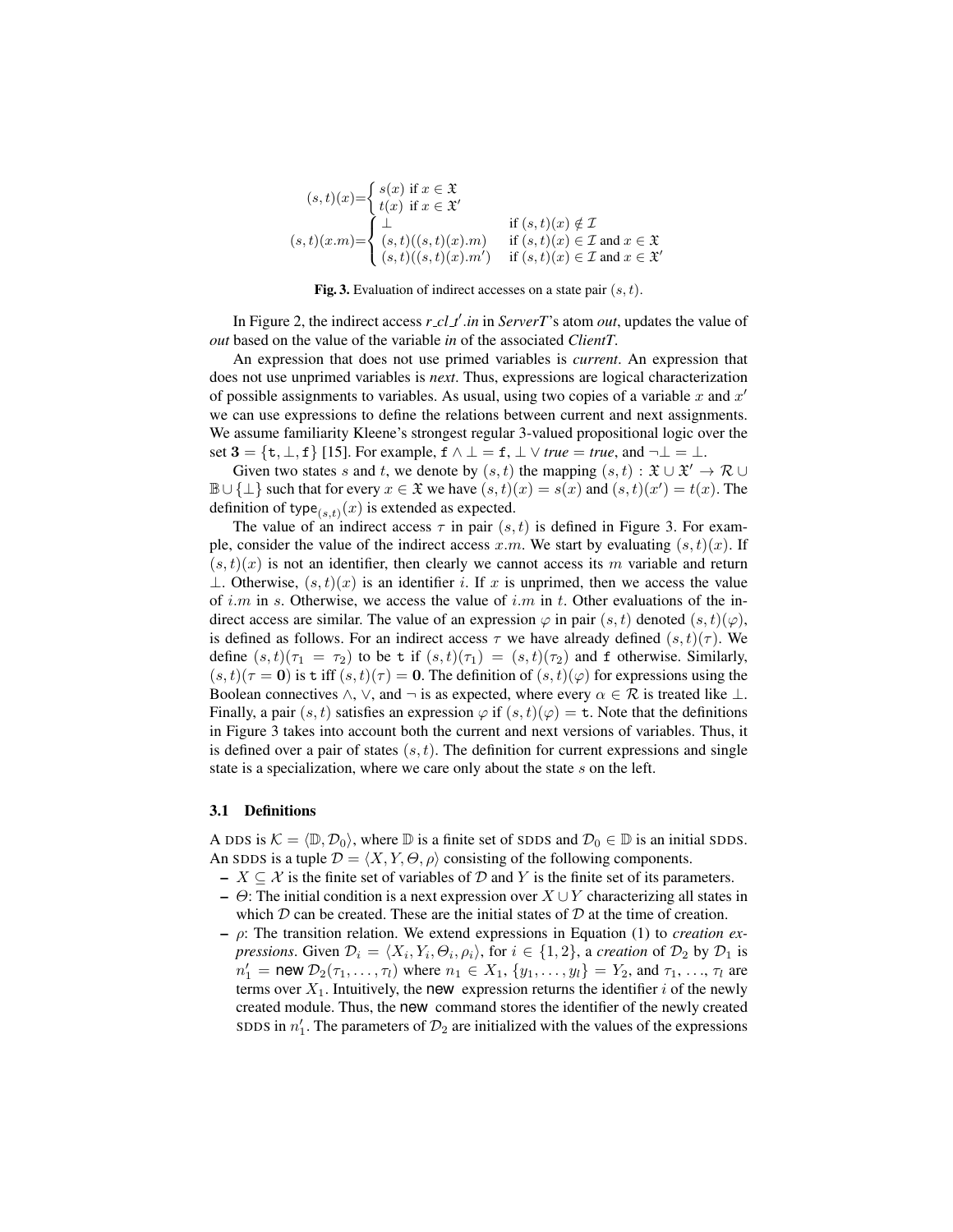$\tau_i$  passed by  $\mathcal{D}_1$ . Let  $C(\mathbb{D}, \mathcal{D})$  be the set of all possible creations of SDDS  $\mathcal{D}'$  by D such that  $\mathcal{D}' \in \mathbb{D}$ . Let  $\varphi$  denote the set of expressions over X, then creation expressions by  $D$  in the context of  $D$  are:

 $\varphi_c \ ::= \ \varphi \ | \ c \in C(\mathbb{D}, \mathcal{D}) \ | \ \varphi_c \wedge \varphi_c \ | \varphi_c \vee \varphi_c,$ 

The transition relation  $\rho$  is a creation expression by  $\mathcal D$  in the context of  $\mathbb D$ .

We now define the possible traces of an SDDS. This is a sequence of states such that every pair of adjacent states satisfy the transition of the SDDS. However, as creation is involved, the transition relation needs to be augmented with the rules that govern the newly created variables. For that, we add to traces the maps of creations that are performed along them and the update of the transition that governs these new creations.

Given a transition relation  $\rho$ , let subnew( $\rho$ ) be the subformulas of  $\rho$  that are creations. A *creation-map* m for  $\rho$  is a partial one-to-one function m :  $\text{subnew}(\rho) \to \mathcal{I}$ . A creation map tells us which creations are actually invoked (those for which  $m$  is defined) and what is the identifier of the instantiated process.

A pair of states  $(s, t)$  satisfies a transition  $\rho$  with creation map m and producing transition  $\tilde{\rho}$ , denoted  $(s, t) \models (\rho, m, \tilde{\rho})$  if all the following conditions hold.

- 1. For every creation  $c \in \text{subnew}(\rho)$  of  $\mathcal{D}_1$ , if  $m(c) = i$  then i is *inactive* in s and for every  $n \in X_1$  we have i.n is *active* in t. That is, instantiated SDDS are activated.
- 2. For every i.n such that i is *active* in s we have i.n is *active* in s iff it is *active* in t and type<sub>s</sub> $(i.n)$  = type<sub>t</sub> $(i.n)$ . That is, existing instantiations do not change.
- 3. For every creation  $c \in \text{subnew}(\rho)$  of  $\mathcal{D}_1$ , where c is

$$
i.n_1 = \text{new } \mathcal{D}_1(\tau_1,\ldots,\tau_l),
$$

if  $m(c) = j$  then all the following hold:

- (a)  $(s,t) \models \Theta_1[j][\tau_1/y_1,\ldots,\tau_l/y_l]$ , where  $\Theta_1[j][\tau_1/y_1,\ldots,\tau_l/y_l]$  is obtained from  $\Theta_1$  by replacing every mention of n by j.n and every input  $y'_b$  by  $\tau_b$ .
- (b)  $(s,t)(i.n'_1) = j$ ,

That is, the pair  $(s, t)$  satisfies the initialization of the instantiated SDDS using the inputs sent by the creating SDDS. Furthermore, the reference  $n_1$  of the creating SDDS now references the newly created SDDS.

4.  $(s, t) \models \overline{\rho}$ , where  $\overline{\rho}$  is obtained from  $\rho$  by replacing the creation sub-formulas  $c \in \text{subnew}(\rho)$  such that  $m(c) = i$  by t, and  $c \in \text{subnew}(\rho)$  such that  $m(c)$  is undefined by f.

That is, the pair  $(s, t)$  satisfies the transition relation. We ensure that enough SDDS were instantiated by evaluating those that were not instantiated as f.

5.  $\tilde{\rho} = \rho \wedge$  $\wedge$  ${c | m(c)=i}$  $\rho_c[m(c)]$ , where  $\rho_c[m(c)]$  is the transition relation of the SDDS

created by c with every mention of n replaced by  $m(c)$ .n.

That is, we update the transition relation with the rules that govern the updates of the newly created SDDSs.

We are now ready to define traces of DDS. Traces are going to include the states, transition relations, and creation maps that match them. Consider a finite or infinite sequence  $\sigma = s_0, \rho_0, m_0, s_1, \rho_1, m_1, \ldots$ , where for every  $j \geq 0$  we have  $s_j$  is a state,  $\rho_j$  is a creation expression, and  $m_j$  is a creation map for  $\rho_j$ . If  $\sigma$  is infinite we write  $|\sigma| = \omega$ . If  $\sigma$  is finite it ends in an expression  $\rho_{n-1}$  and we write  $|\sigma| = n$ . A sequence  $\sigma$  is a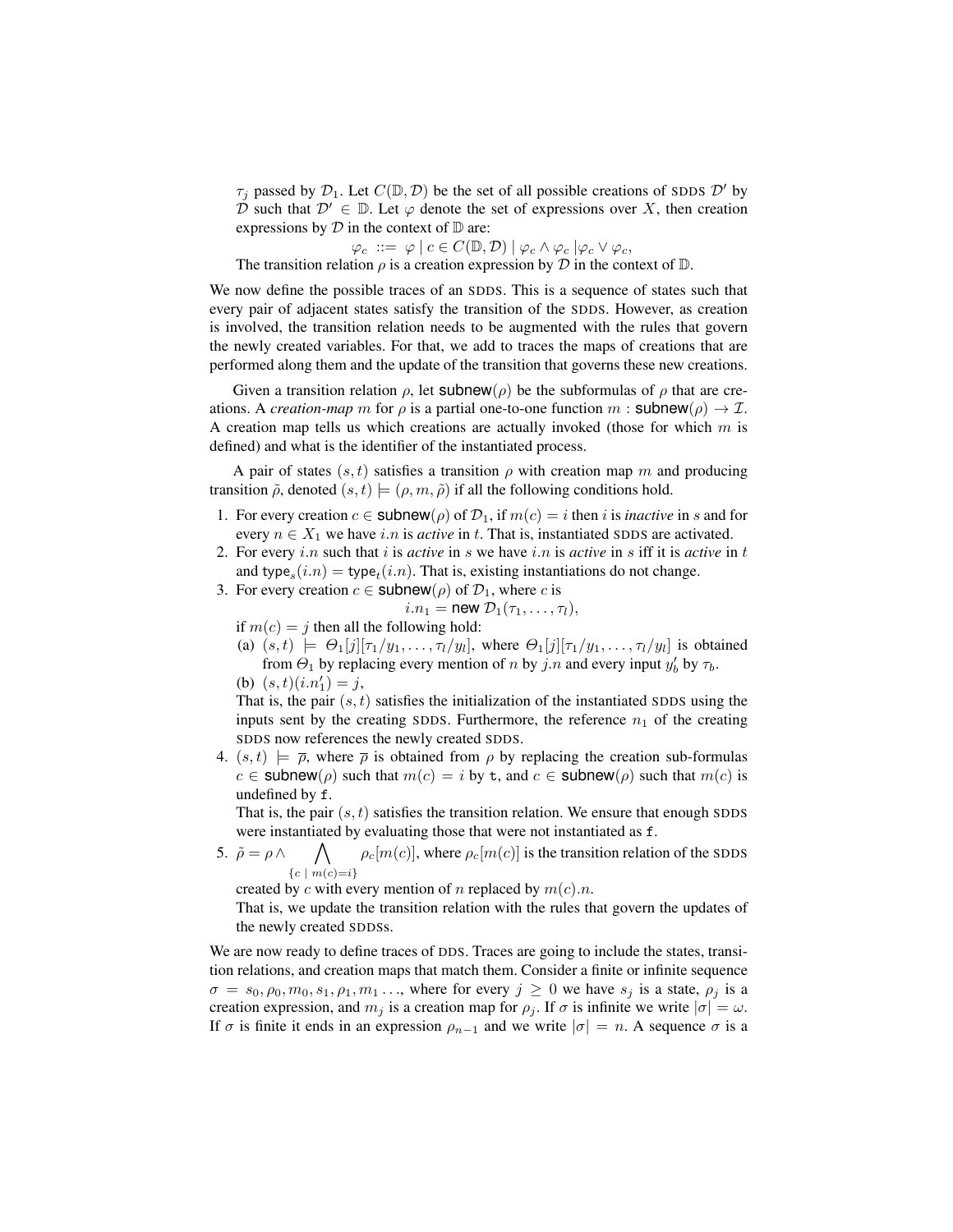*creation trace* for an SDDS  $\mathcal{D} = \langle X, Y, \Theta, \rho \rangle$  with identifier i at time  $0 \le t < |\sigma|$  and valuations  $v_1, \ldots, v_l$  for  $\{y_1, \ldots, y_l\} = Y$  if all the following hold.

1. For every  $t' < t$  we have  $\rho_{t'} = \tau$  and  $m_{t'}$  is the empty map. Furthermore,  $\rho_t = \rho[i]$ .

2. If  $s_{-1} = s_{\perp}$  then  $(s_{t-1}, s_t) \models \Theta[i][v_1/y_1, \ldots, v_k/y_k].$ 

3. For every  $0 \le t' < |\sigma| - 1$  we have  $(s_{t'}, s_{t'+1}) \models (\rho_{t'}, m_{t'}, \rho_{t'+1})$ .

4. The identifier *i* is *inactive* in  $s_{t-1}$  and for every  $n \in X$ , *i.n* is *active* in  $s_t$ .

We write in short  $(\sigma, i, t, v_1, \ldots, v_k)$  is a CT of D.

Intuitively, the SDDS  $D$  is created at time t by initializing its inputs to  $v_1, \ldots, v_l$ . All the variables of  $D$  (and possibly more) identified by i become active in t; And the (mutable according to the creation maps) transition of  $D$  holds on the entire sequence. Prior to the creation of  $D$  the transitions are  $t$  and accordingly creation maps are empty.

A finite CT  $\sigma$  ends in a *deadlock* if it cannot be extended to a longer CT. Intuitively, there can be two reasons for deadlocks. First, a contradiction in the transition, such as requiring that  $x = y$  and  $y = \neg x$ . Obviously, this can be made more interesting by accessing  $x$  and  $y$  through their references. Second, the option to indirectly access through null, a Boolean variable, or trying to access a wrong name.

#### 3.2 Properties

Here we define parallel composition, refinement, and replacement. Parallel composition allows to create models of increasing complexity from smaller parts. It enables static communication through external variables. Refinement says when one DDS is more general than another. Then, replacement is the action of replacing creation of abstract SDDS by SDDS that refine it. Composition corresponds to intersection of traces and refinement to inclusion of traces (both with appropriate adjustments).

We start with parallel composition, which essentially allows to "run" two SDDS side by side. Consider a set of SDDS  $\mathbb{D}$  and two SDDS  $\mathcal{D}_i \in \mathbb{D}$ , where  $\mathcal{D}_i = \langle X_i, Y_i, \Theta_i, \rho_i \rangle$ for  $i \in \{1, 2\}$ . Then,  $\mathcal{D}_{1||2}$  is the SDDS  $\langle X_{1||2}, Y_{1||2}, \Theta_{1||2}, \rho_{1||2} \rangle$  where  $X_{1||2} = X_1 \cup$  $X_2, Y_{1\|2} = Y_1 \cup Y_2, \Theta_{1\|2} = \Theta_1 \wedge \Theta_2$ , and  $\rho_{1\|2} = \rho_1 \wedge \rho_2$ .

Consider a CT  $\mu = (\sigma, i, t, v_1, \dots, v_k)$ , where  $\sigma = s_0, \rho_0, m_1, \dots$  We say that CTs  $(\sigma^1, i, t, v_{j_1}, \ldots, v_{j_{l_1}})$  and  $(\sigma^2, i, t, v_{p_1}, \ldots, v_{p_{l_2}})$  partition  $\mu$  if  $\{v_{j_1}, \ldots, v_{j_{l_1}}\} \cup$  $\{v_{p_1}, \ldots, v_{p_{l_2}}\} = \{v_1, \ldots, v_k\}$  and for every  $t \geq 0$  we have  $s_t = s_t^1 = s_t^2$ ,  $\rho_t =$  $\rho_t^1 \wedge \rho_t^2$ , and  $m_t$  is the disjoint union of  $m_t^1$  and  $m_t^2$ .

**Theorem 1.** A creation trace  $\mu$  is a creation trace of  $\mathcal{D}_{1\parallel 2}$  *iff there exist*  $\mu_1$  *and*  $\mu_2$  *that* partition  $\mu$  such that  $\mu_i$  is a creation trace of  $\mathcal{D}_i$ , for  $i \in \{1,2\}$ .

We define refinement as having the same set of traces with specialized creations. Consider a set of SDDS  $\mathbb{D}$  and two SDDS  $\mathcal{D}_i \in \mathbb{D}$ , where  $\mathcal{D}_i = \langle X_i, Y_i, \Theta_i, \rho_i \rangle$  for  $i \in$ {1, 2}. Consider two CTs  $\mu_1 = (\sigma_1, i, t, v_{j_1}, \dots, v_{j_{l_1}})$  and  $\mu_2 = (\sigma_2, i, t, v_1, \dots, v_{l_2})$ , where  $\sigma_i = s_0^i, \rho_0^i, m_0^i, \ldots$ , for  $i \in \{1, 2\}$ . We say that  $\mu_2$  *specializes*  $\mu_1$  if for every  $t' \geq 0$  we have  $\rho_{t'}^2 = \rho_{t'}^1 \wedge \rho_{t'}^*$  and  $m_{t'}^2$  is the disjoint union of  $m_{t'}^1$  and  $m_{t'}^*$  for some  $\rho_{t'}^*$  and  $m_{t'}^*$ . We say that  $\mathcal{D}_2$  *refines*  $\mathcal{D}_1$ , denoted  $\mathcal{D}_2 \preceq \mathcal{D}_1$ , if  $X_2 \supseteq X_1, Y_2 \supseteq Y_1$ , and every creation trace  $\mu_2$  of  $\mathcal{D}_2$  is a specialization of some CT  $\mu_1$  of  $\mathcal{D}_1$ .

**Theorem 2.** *The refinement relation*  $\prec$  *is a preorder.*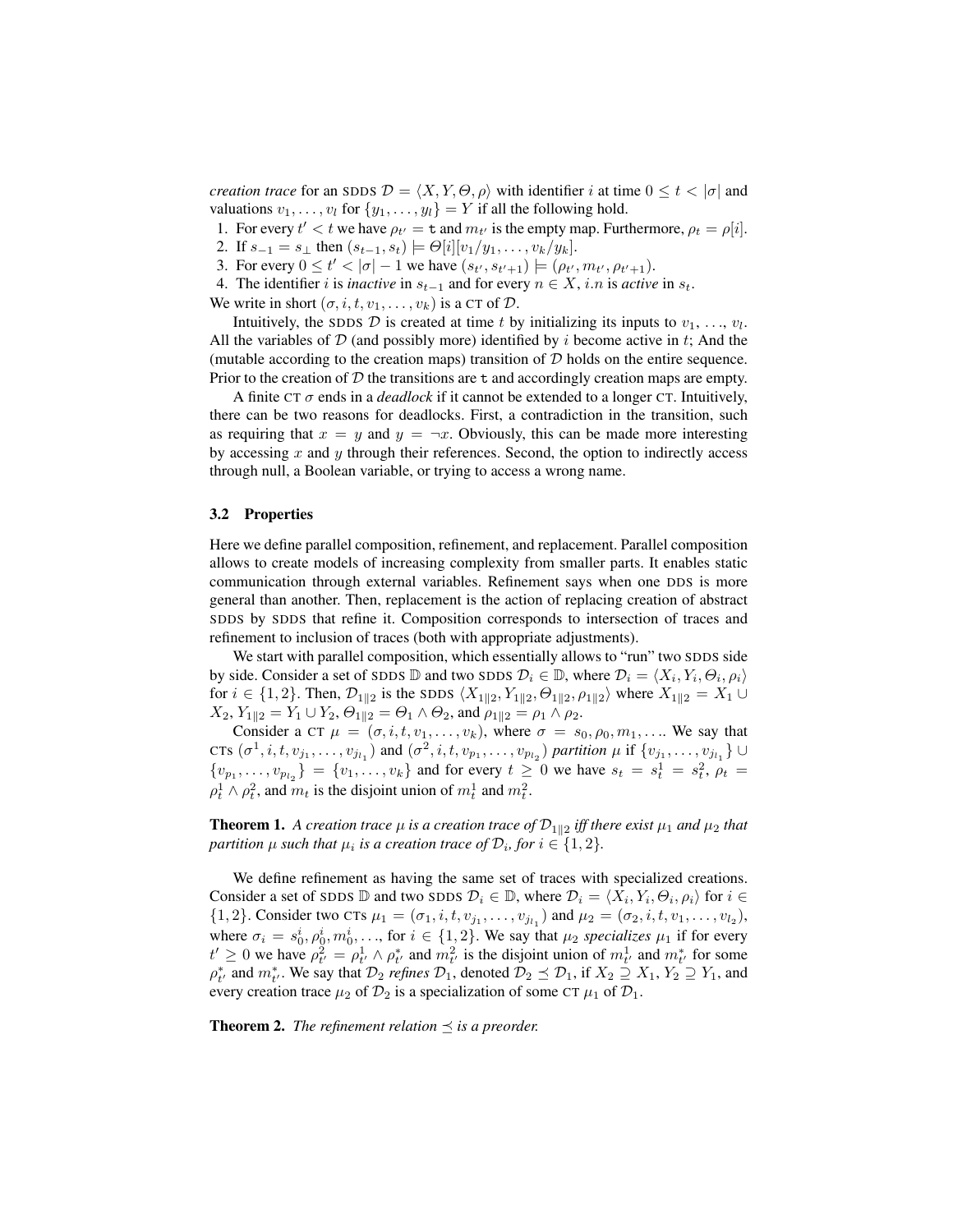In order to replace the creation of  $\mathcal{D}_2$  by  $\mathcal{D}_3$  we have to ensure that  $\mathcal{D}_3$  does "more" than  $\mathcal{D}_2$ . Consider a set of SDDS D. We say that transition relation  $\rho_2$  *refines* transition relation  $\rho_1$  if  $\rho_2 = \overline{\rho}_1 \wedge \rho^*$  for some  $\rho^*$ , where  $\overline{\rho}_1$  is obtained from  $\rho_1$  by replacing every creation  $n_1 = \text{new } \mathcal{D}_3(\ldots, \tau_l)$  in  $\rho_1$  by creation  $n_1 = \text{new } \mathcal{D}_4(\ldots, \tau_l, \tau_{l+1}, \ldots, \tau_{l+b}),$ where  $\mathcal{D}_4$  refines  $\mathcal{D}_3$ . As for every SDDS  $\mathcal{D} \preceq \mathcal{D}$ , some creations can remain unchanged.

**Theorem 3.** *For all* SDDS  $\mathcal{D}_1$  *and*  $\mathcal{D}_2$ *, if the initial condition*  $\Theta_2$  *refines the initial condition*  $\Theta_1$  *and the transition relation*  $\rho_2$  *refines the transition relation*  $\rho_1$ *, then*  $\mathcal{D}_2 \preceq$  $\mathcal{D}_1$ .

**Theorem 4.** For all SDDS  $\mathcal{D}_1$ ,  $\mathcal{D}_2$ , and  $\mathcal{D}_3$ , we have  $\mathcal{D}_{1||2} \preceq \mathcal{D}_1$  and  $\mathcal{D}_{(1||2)||3} =$  $\mathcal{D}_{1\|(2\|3)}$ .

Finally, when an SDDS refines another, we can replace creations of the second by creations of the first. Consider SDDS  $\mathcal{D}_i = \langle X_i, Y_i, \Theta_i, \rho_i \rangle$ , for  $i \in \{1, 2, 3\}$ , where  $\mathcal{D}_3 \preceq \mathcal{D}_2$ . The SDDS  $\mathcal{D}_{1[3/2]}$  is given by  $\langle X_1, Y_1, \Theta_1, \overline{\rho}_1 \rangle$  where  $\overline{\rho}_1$  is obtained from  $\rho_1$  by replacing every creation  $n_1 =$  new  $\mathcal{D}_2(\ldots, \tau_l)$  by a creation  $n_1 =$ new  $\mathcal{D}_3(\ldots,\tau_l,\tau_{l+1},\ldots,\tau_{l+b}).$ 

**Theorem 5.** *For all* SDDS  $\mathcal{D}_1$ *,*  $\mathcal{D}_2$  *and*  $\mathcal{D}_3$  *where*  $\mathcal{D}_3 \preceq \mathcal{D}_2$ *, we have*  $\mathcal{D}_{1[3/2]} \preceq \mathcal{D}_1$ *.* 

### 4 Formal Dynamic Reactive Modules

We give the formal definition of dynamic reactive modules. As mentioned, a module class is the recipe of behavior that may be instantiated multiple times. A dynamic reactive system is a collection of reactive-module classes, where one is identified as initial.

A *dynamic reactive system*  $M = (S, S_0)$  consists of a finite set of *module classes* S and an *initial* class  $S_0 \in S$ . A class  $S = (X, Y, A)$  consists of a finite set X of *typed* variables, a finite set Y of *typed parameters* and a finite set A of *atoms*. The set X is partitioned into two sets: (1) a set *ctr* of *controlled* variables and (3) a set *ext* of *external* variables. The set of atoms  $A$  partitions further the controlled variables, where each atom  $A \in \mathcal{A}$  controls the initialization and the updates of a subset  $ctr(A) \subseteq ctr$ . Note that we allow  $A$  to be *empty*, in which case all the variables in  $X$  can have unconstrained behavior. If A is not empty, every atom  $A \in \mathcal{A}$  consists of two finite sets  $Init(A)$ and *Update*(A) of *guarded commands*  $\gamma$  that define rules for initializing and updating variables in *ctr*(A), respectively. We distinguish between *initial* and *update* guarded commands. A guarded command  $\gamma \in A$  is a pair  $(p_{\gamma}, Act_{\gamma})$ , where  $p_{\gamma}$  is a *guard*, i.e. a next expression  $\varphi$  over  $X \cup Y$  if  $\gamma$  is initial, or an expression over X if  $\gamma$  is update, and *Act*<sub>γ</sub> consists of a finite set of *actions* that can have the following form: (1)  $n' := \varphi$ ; where  $n \in \text{ctr}(A)$  and  $\varphi$  is a future expression over  $X \cup Y$  if  $\gamma$  is initial, or an expression over X if  $\gamma$  is update, or (2)  $n'_1 := \text{new } S'(\tau_1, \ldots, \tau_l)$ ;, where  $S' \in \mathcal{S}$ , for all  $i \in [1, k]$ ,  $n_1 \in \text{ctr}(A)$ ,  $\text{param}(S') = \{y_1, \ldots, y_l\}$ , and for all  $i \in [1, l]$ , we have  $\tau_i$  is a term over X. A guarded command  $\gamma$  is said to be *creation-free* if  $Act_{\gamma}$  contains no creation action. We require that for all classes  $S \in \mathcal{S}$ , all atoms  $A \in \mathcal{A}(S)$ , the set *Init*(A) contains only creation-free guarded commands.

*Renaming* avoids conflicts when statically creating different instances of a class.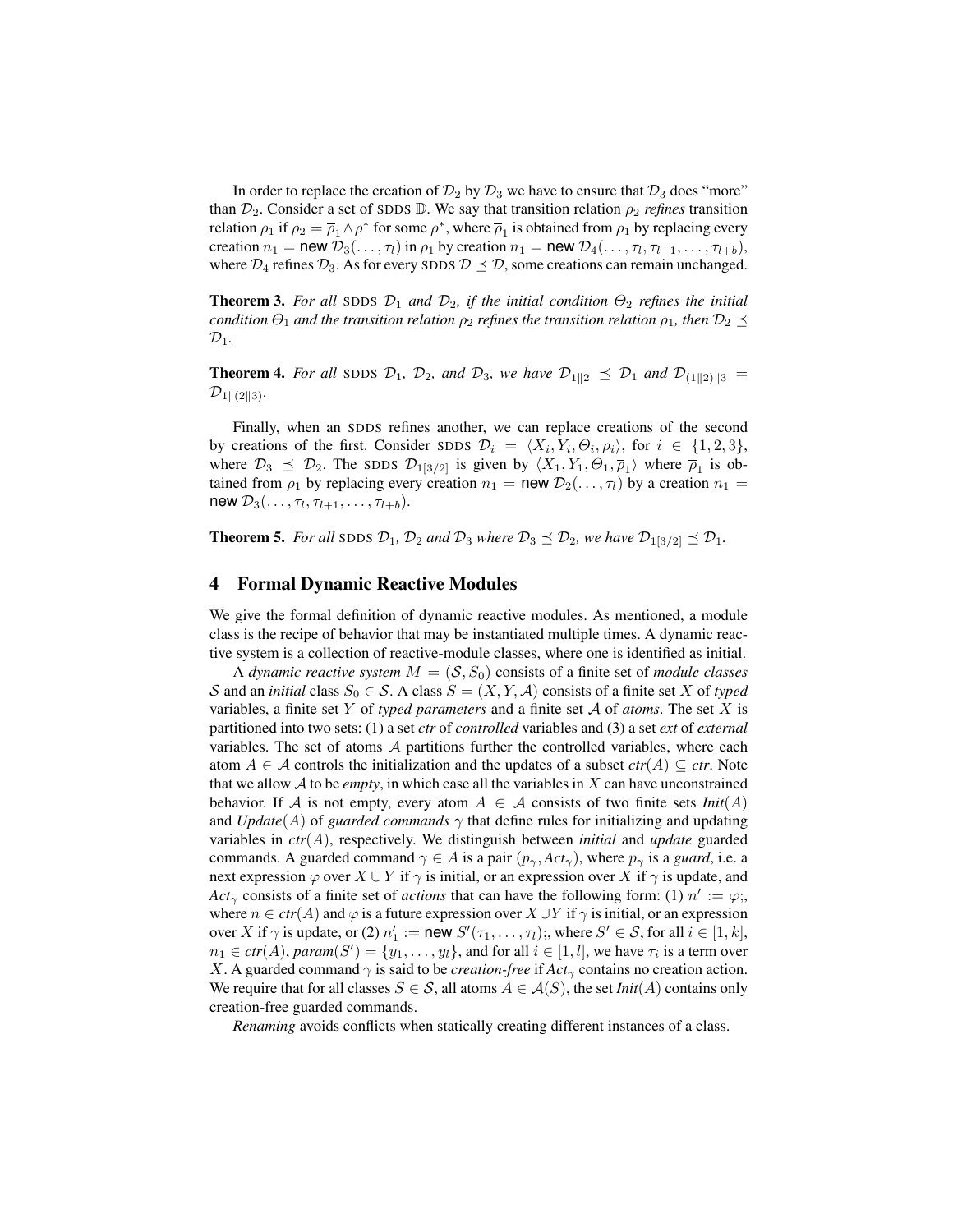**Definition 1 (Class Renaming).** *For a class S with*  $X = \{n_1, \ldots, n_k\}$  *then*  $S[m_1 = \{n_2, \ldots, n_k\}]$  $n_1, \ldots, m_k = n_k$  *is the class that results from S by replacing*  $n_j$  *by*  $m_j$  *for every j*.

The composition operation between two classes results in a single class whose behavior captures the interaction between two classes. Two classes  $S_1$  and  $S_2$  are composable if they do not share controlled variables. Parallel composition encodes the static and hard-coded input/output connections between  $S_1$  and  $S_2$ . We naturally extend composition from classes to systems  $M_1$  and  $M_2$ .

**Definition 2** (Parallel Composition). Let  $S_1 = (X_1, \mathcal{A}_1)$  and  $S_2 = (X_2, \mathcal{A}_2)$  be two *classes. We say that*  $S_1$  *and*  $S_2$  *are* composable *if*  $\text{ctr}(S_1) \cap \text{ctr}(S_2) = \emptyset$ *. Given two composable classes*  $S_1$  *and*  $S_2$ *, we denote by*  $S = S_1 \mid S_2$  *form learers the* parallel composition *of* S<sub>1</sub> and S<sub>2</sub>, where  $S = (X, \mathcal{A})$ , such that  $X(S)$  is partitioned into  $\text{ctr}(S) = \text{ctr}(S_1) \cup$  $ctr(S_2)$ ,  $ext(S) = (ext(S_1) \cup ext(S_2)) \ctr(S)$  *and*  $param(S) = param(S_1) \cup param(S_2)$ *and*  $\mathcal{A} = \mathcal{A}_1 \cup \mathcal{A}_2$ *.* 

Let  $M_1 = (\mathcal{S}_1, S_1^0)$  and  $M_2 = (\mathcal{S}_2, S_2^0)$  be two dynamic reactive systems. We say *that*  $M_1$  *and*  $M_2$  *are* composable *if*  $S_1 \cap S_2 = \emptyset$  *and*  $S_1^0$  *and*  $S_2^0$  *are composable. Given two composable systems* M<sup>1</sup> *and* M2*, we define their* parallel composition*, denoted by*  $M = M_1 \parallel M_2$  as the system  $M = (\mathcal{S}, S^0)$ , such that  $\mathcal{S} = \mathcal{S}_1 \cup \mathcal{S}_2 \cup \{S^0\}$  and  $S^0 = S_1^0 \mid |S| S_2^0.$ 

We define the *extending* operator between classes  $S_1$  and  $S_2$  to capture specialization at the syntactic level. Informally, a class  $S_1$  extends  $S_2$  if  $S_1$  and  $S_2$  have the same updates for the joint controlled variables, but  $S_1$  is allowed to constrain more control variables than  $S_2$  and can read more variables (external and input) from its environment.

**Definition 3** (Extending Classes). Let  $S_1$  and  $S_2$  be two classes. We say that  $S_1$  extends  $S_2$ *, denoted by*  $S_1 \subseteq S_2$  *if*  $\text{ctr}(S_2) \subseteq \text{ctr}(S_1)$ *,*  $\text{ext}(S_2) \subseteq \text{ext}(S_1)$ *,*  $Y(S_2) \subseteq$  $Y(S_1)$  and  $\mathcal{A}(S_2) \subseteq \mathcal{A}(S_1)$ .

**Definition 4 (Replacement of Classes).** Let  $S_1$  and  $S_2$  be two classes. We say that  $S_2$ *is* replaceable *by*  $S_1$  *if*  $S_1 \sqsubseteq S_2$ *.* 

Let  $S_1$ ,  $S_2$  *and*  $S_3$  *be three classes such that*  $S_3 \sqsubseteq S_2$ *. We denote by*  $S_1[S_3/S_2]$  *the* replacement *of*  $S_2$  *by*  $S_3$  *in*  $S_1$ *, that consists in replacing every occurrence of a creation*  $n'_1 := \textit{new } S_2(\ldots, \tau_l)$ ; *in*  $S_1$  *by a creation*  $n'_1 := \textit{new } S_3(\ldots, \tau_l, \tau_{l+1}, \ldots, \tau_{l+q})$ ;

We extend this operator to systems, and given two systems  $M_A = (\mathcal{S}_A, S_A^0)$  and  $M_B = (\mathcal{S}_B, S_B^0)$  and two classes  $S_2$  and  $S_3$  such that  $S_2 \in \mathcal{S}_A$  and  $S_3 \sqsubseteq S_2$ , we say *that*  $M_B$  replaces  $S_2$  *by*  $S_3$  *in*  $M_A$ *, denoted by*  $M_B = M_A[S_3/S_2]$ *, if the following conditions hold:* (1)  $S_B = S_A \cup \{S_3\}$ ; (2) if  $S_A^0 = S_2$ , then  $S_B^0 = S_3$ , and  $S_B^0 = S_A^0$ *otherwise; and (3) every* S *in*  $S(M_A)$  *is replaced by*  $S[S_3/S_2]$  *in*  $M_B$ .

We define the semantics of a reactive dynamic system  $M$  in terms of an associated dynamic discrete system  $||M||$ . We now formalize the translation from M to  $||M||$ .

**Definition 5** (**Semantics: from DRM to** DDS). Let  $M = (\mathcal{S}, S^0)$  be a dynamic reac*tive system. Then, its associated* DDS *is*  $[M] = \langle \mathbb{D}, \mathcal{D}^0 \rangle$ *, where*  $\mathbb{D} = \bigcup_{S \in \mathcal{S}} \mu(S)$  *and*  $\mathcal{D}^{0} = \mu(S^{0})$  and for a given S,  $\mu(S) = \langle X_{S}, Y_{S}, \theta_{S}, \rho_{S} \rangle$ , such that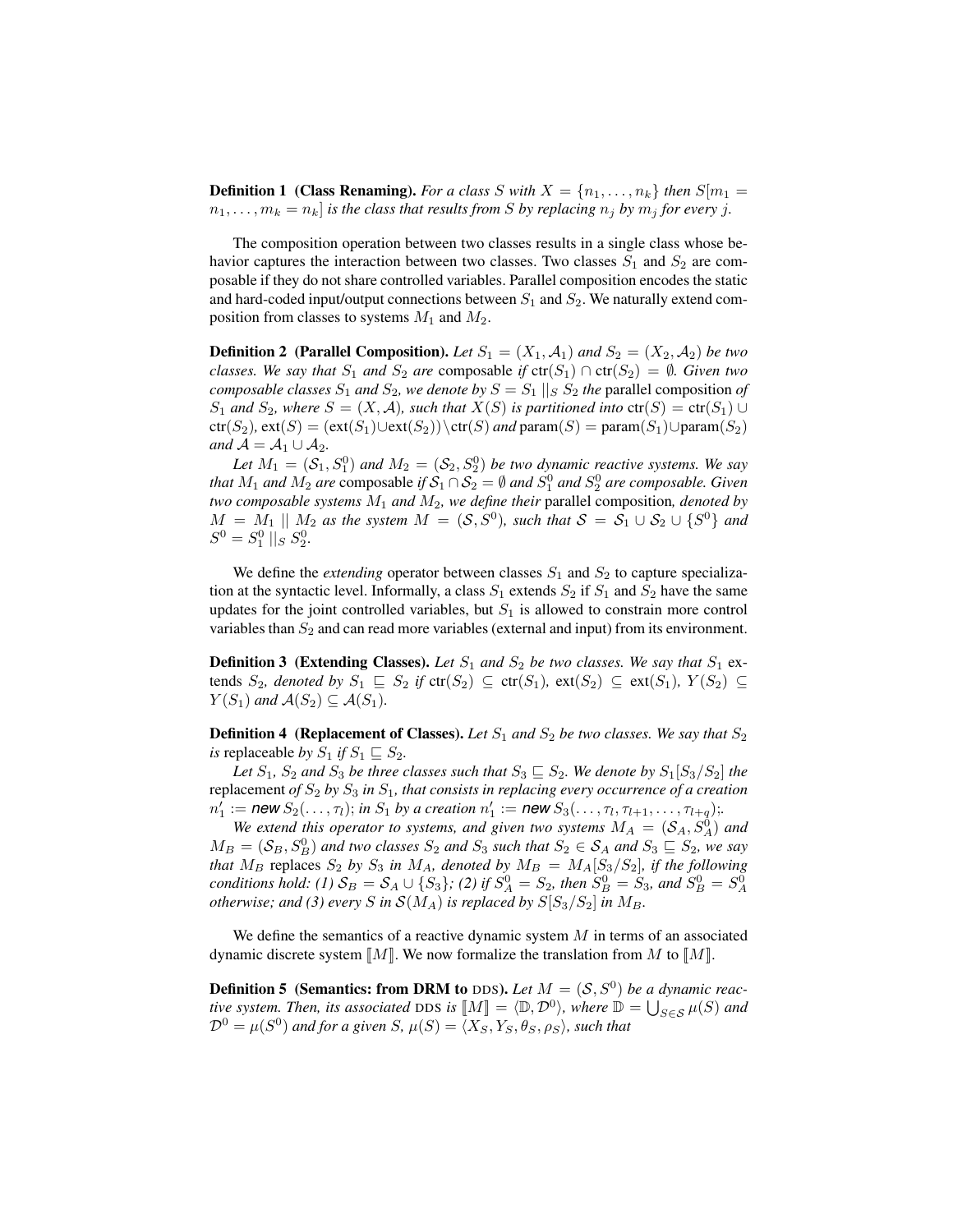- $-X<sub>S</sub> = X(S(M))$  *and*  $Y<sub>S</sub> = Y(S(M))$
- $\theta_S$  *is the expression*  $\bigwedge_{A\in\mathcal{A}(S(M))}\bigvee_{\gamma\in\text{Init}(A)}(p_\gamma\to(\bigwedge_{\alpha\in\text{Act}_\gamma}e_\alpha))$ , where  $e_\alpha$  *is the expression*  $n' = \varphi$  *obtained from the assignment action*  $\alpha = (n' := \varphi)$
- $\rho_S$  *is the expression*  $\bigwedge_{A \in \mathcal{A}(S(M))} \bigvee_{\gamma \in \text{Update}(A)} (p_\gamma \to (\bigwedge_{\alpha \in \text{Act}_\gamma} e_\alpha))$ , where  $e_\alpha$  *is*  $e$ *ither the expression*  $n' = e$  *if*  $\alpha = (n' = e)$  *or the creation*  $n'_1 =$  **new**  $\mathcal{D}_i(\tau_1, \ldots, \tau_l)$ *if*  $\alpha$  *is the creation action*  $n'_1 :=$  *new*  $S_i(\tau_1, \ldots, \tau_l)$ *.*

The following theorem establishes some derived properties from the operations on modules and the properties shown in Section 3.2

**Theorem 6.** *Given three classes*  $S_1$ *,*  $S_2$ *, and*  $S_3$ *, we have* 

- *1. if*  $S_2 \subseteq S_1$ *, then*  $\mu(S_2) \preceq \mu(S_1)$ *;*
- 2. *if*  $S_1$  *and*  $S_2$  *are composable classes, then*  $\mu(S_1 \mid |S S_2) \preceq \mu(S_1)$ *;*
- *3. if*  $S_2 \sqsubseteq S_3$ *, then*  $\mu(S_1[S_3 \setminus S_2]) \preceq S_1$ *.*

Biological Example: As another example, shown in Figure 4, we model a simple system *CellModule* of cells (*Cell* class) arranged in a row. Cells can divide at arbitrary times. This is modeled by creation of a new *Cell* instance by an existing one. A newly created cell always appears to the right of its parent. The parent then updates its right neighbor by updating its variable *right* to refer to its daughter cell. Similarly, the daughter cell updates its left neighbor by updating its variable *left* to refer to the parent cell's id (passed in the parameter *pid*). The cell to the right of the parent cell in the current round, updates its left neighbor in the next round by updating variable *left* to refer to the id of the new child cell that appeared on its left. The system runs creating new cells non-deterministically, updating the cell-cell communication pattern with each creation.

#### 5 Conclusions and Future Work

We introduced here dynamic reactive modules, a formalism for modeling dynamic state-transition systems communicating via shared variables. Our formalism supports the three basic features of programming languages: composition, encapsulation, and dynamicity. Previous formalisms supported only the first two and by adding references and creation we achieve dynamicity. The resulting formalism supports instantiation of new "active" variables and reconfiguration of communication.

The resulting formalism is quite powerful and it is clear that many questions, such as deadlock freedom, reachability, and model checking, are going to be undecidable. As dynamicity has been generally missing from state-transition formalisms communicating via shared variables, we hope that this formalism will motivate further research into its modeling capacity and the availability of analysis techniques for it. We state a few obvious such directions. We are interested in techniques from software model checking that could be adapted for its analysis. Similarly, pointer analysis, techniques for understanding the structure of the heap, and static analysis in general, could be applied in this context as well. Another interesting direction is the identification of fragments for which such questions are "well behaved". One very important type of well behavedness is deadlock avoidance. We are searching for simple rules for deadlock avoidance through by combining (a) avoiding cyclic dependencies between variables and (b) reference safety through typing and access protection.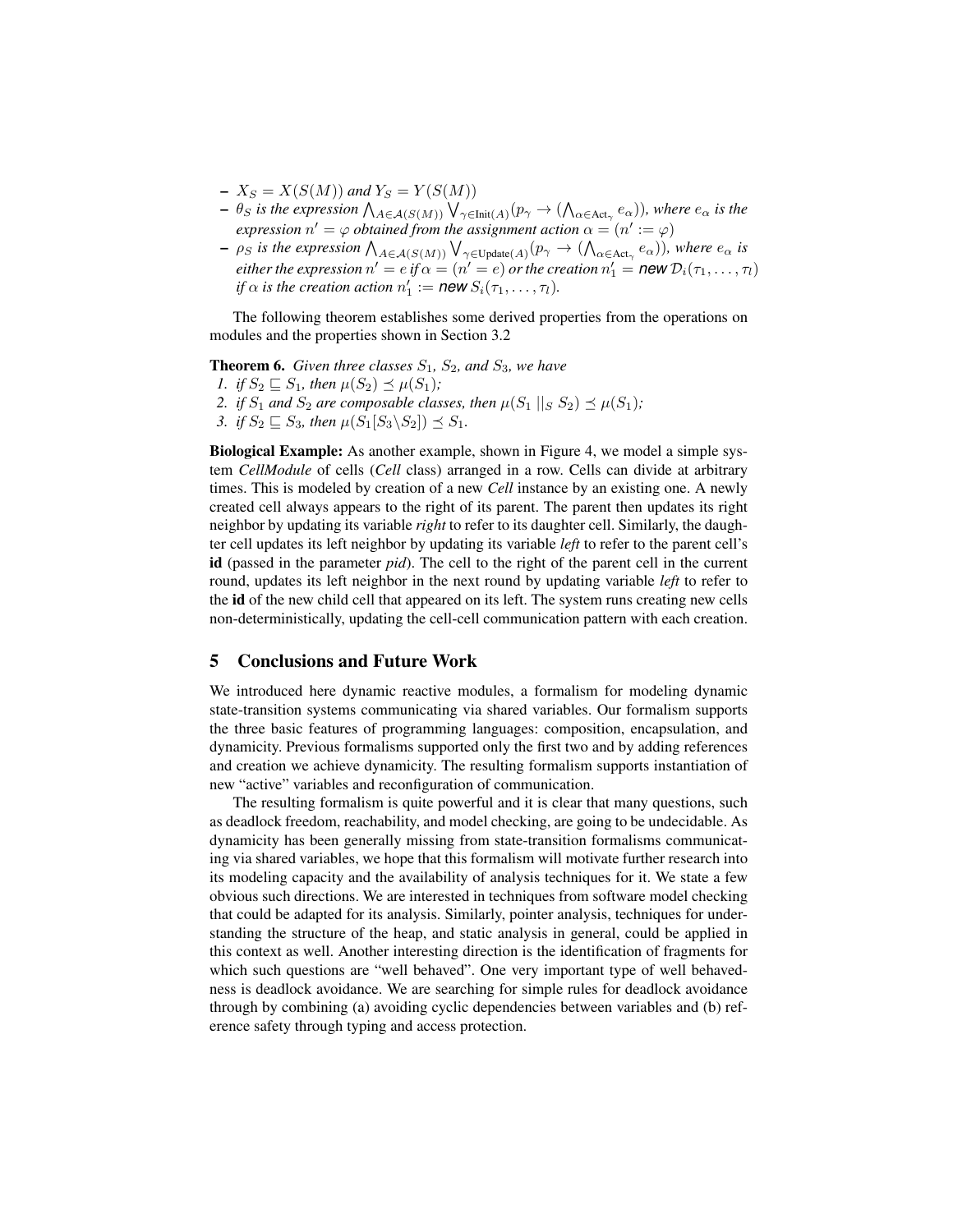

Fig. 4. Dynamic reactive system *CellModule* and dividing cells.

– Something about assertion language. Include assertions in the modules. Assertions can refer to anything that is viable by the module. To handle problematic accesses it will have to be three valued.

The main assertions of the entire system are those that are in the initial module.

– We can model death by adding a Boolean variable that can only change from 0 to 1. Once this variable is set to 1 all other variables cannot change anymore (requires every part of the transition to include a conjunct). References to this module can check if the module is dead.

### **References**

- 1. R. Alur and R. Grosu. Dynamic Reactive Modules. Tech. Rep. 2004/6, Stony Brook, 2004.
- 2. R. Alur and T.A. Henzinger. Reactive modules. *FMSD*, 15(1):7–48, 1999.
- 3. P.C. Attie and N.A. Lynch. Dynamic input/output automata, a formal model for dynamic systems. In *PODC*, pages 314–316, 2001.
- 4. E.M. Clarke, O. Grumberg, and D. Peled. *Model Checking*. MIT Press, 1999.
- 5. J.-L. Colaço, A. Girault, G. Hamon, and M. Pouzet. Towards a higher-order synchronous data-flow language. In *EmSoft*, pages 230–239. ACM, 2004.
- 6. W. Damm, B. Josko, A. Pnueli, and A. Votintseva. A discrete-time UML semantics for concurrency and communication in safety-critical applications. *SCP*, 55(1-3):81–115, 2005.